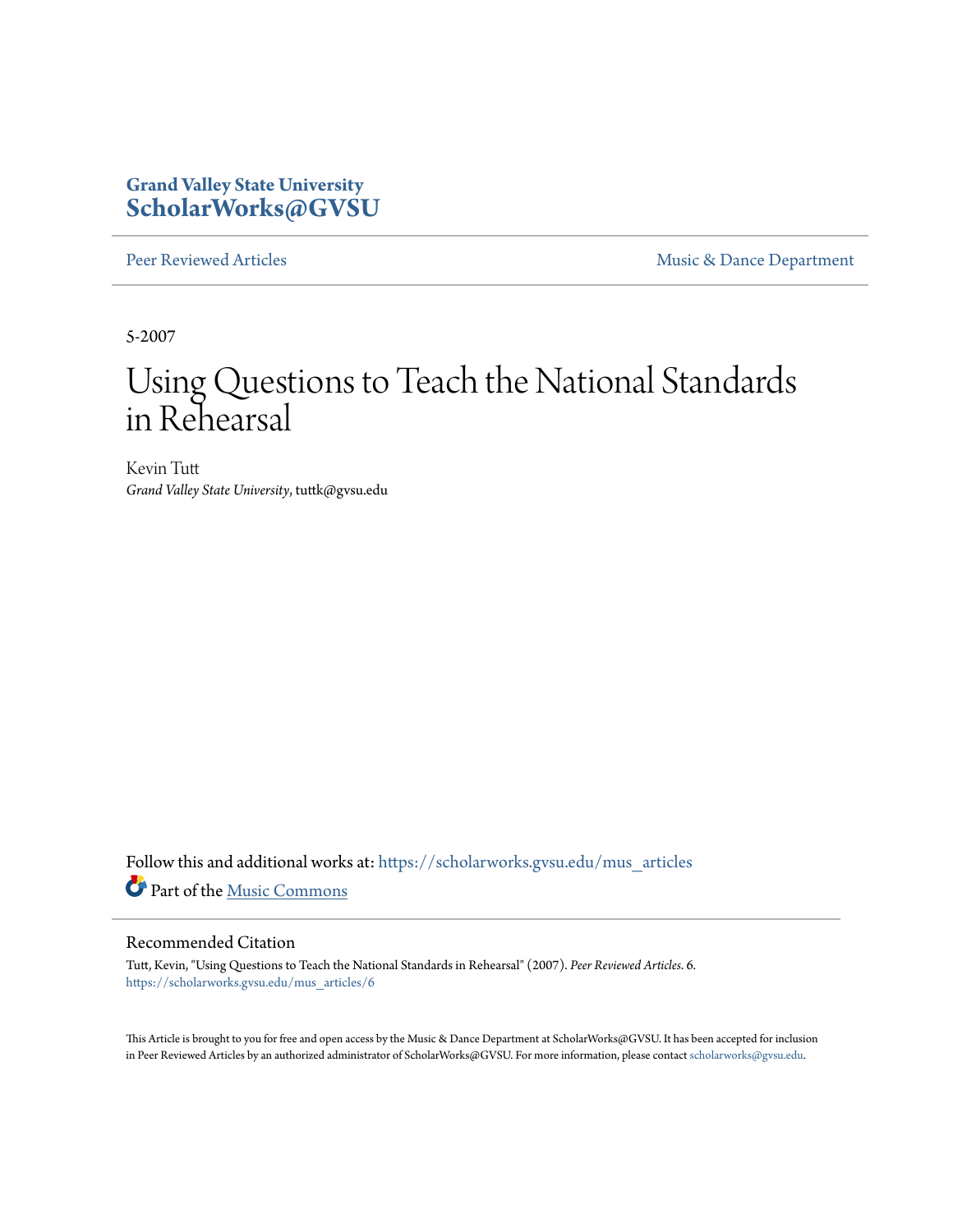# Using Questions to Teach the National Standards in Rehearsal

B y Kevin T u t t

The National Standards for Arts Education<sup>1</sup> are widely promoted as appropriate guidelines for developing comprehensive musicianship in school performing ensembles. Unfortunately, most music educators' employers expect that student ensembles will perform well and often. As a result, many music educators are frustrated that they must constantly be preparing for performance at the expense of incorporating National Standards other than Standards 1 (singing), 2 (playing), and 5 (reading and notating music). They may believe that to meet the other Standards, students must put down their instruments and pick up pencils.

Take Standards 6 and 7, for example. Many authors who have suggested techniques for teaching comprehensive musicianship have focused on paper-and-pencil approaches.<sup>2</sup> To teach Standard 6 (listening to, analyzing, and describing music), for example, the teacher might (a) write "ABA" on the board,  $(b)$ play a recording of a piece in ABA form while verbally identifying the form, and then (c) have the students listen to a new recording and identify the form. Content Standard 7 (evaluating music and music performances) might be met through similar techniques. A teacher

> might play a recording and ask students to write down or verbally articulate their evaluation of the music or the performance quality.

the right questions during al can help students performance as well as musicianship.

My students and I found these approaches frustrating, however, because we spent too much time talking and writing in a class that we believed was for active musicmaking. I began to search for rehearsal techniques that would teach the content outlined in the Standards and improve performance at the same time.<br>Traditionally, good ensemble rehearsal technique

involves a conductor able to make quick and insightful evaluations of the students' playing and then provide concise, direct corrections.<sup>3</sup> For example, if the ensemble is playing a

march and the trumpets are rushing, the conductor might state:

"Trumpets, don't rush. Watch!" This is an accurate evaluation followed by a concise instruction. We would have a complete and effective teaching cycle if the trumpets did watch and play without rushing, then the conductor responded in some way to their improvement. In this case, the trumpets might have performed their part better, but the conductor's method probably did not increase their individual or comprehensive musicianship.

It's possible, however, to teach the National Standards in a manner that will not only produce better ensembles and performances, but will also help our students become more independent and comprehensive musicians-and provide a more fulfilling musical experience for students and teachers alike. Adopting this viewpoint required me to carefully examine my teaching techniques and develop a more holistic approach that continued to emphasize excellence in performance while focusing on students' musical independence and their complete musicianship.

#### Meeting the Standards through Rehearsal Technique

To meet Standards 6 and 7 through rehearsal, students should be empowered to listen to, analyze, and describe both the quality of the composition they are rehearsing and the technical and musical accuracy of their own performance. Many students might not immediately be able to complete those tasks, but a primary focus of our instruction should be to assist our students in becoming better musicians, not just in executing music notation accurately These two goals need not be in conflict; good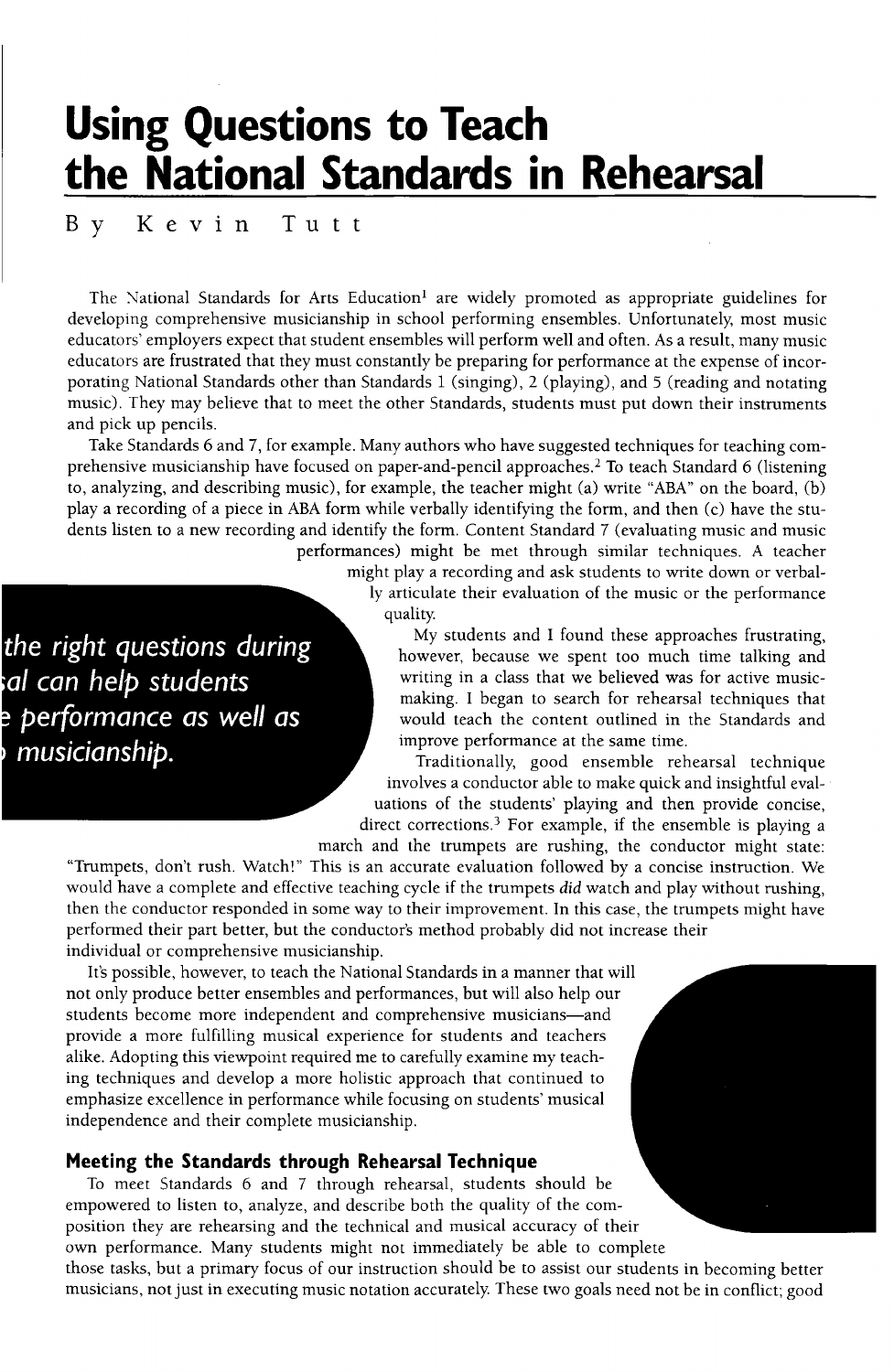rehearsal technique can increase both musicianship and performance accuracy

Let's return to the example of the rushing trumpets. If the trumpet line were composed of both quarter and eighth notes while an accompaniment part in the trombones had steady eighth notes, the conductor might increase the students' musical understanding and performance level by asking the trumpets, "What does the accompaniment line have at this point?" The trumpets would be expected to (a) listen to the music, (b) analyze who had the accompaniment, (c) realize the accompaniment had steady eighth notes, and then (d) adjust their performance to the steady eighth notes. The performance would improve and the students would also have listened to, analyzed, and perhaps described music (Standard 6) and analyzed music performances (Standard 7).<br>Focusing the players' attention directly or indirectly ("Trumpets, who is playing the accompani-

ment and what do they have?") not only empowers students to improve their own performance, but also can help them articulate their decision process so they can act on that knowledge the next time. Through this process, they become increasingly responsible for their own learning.

As I suggested earlier, many of our students might not be ready to answer the question posed to our hypothetical trumpets. A major component of our rehearsal technique needs to be increasing our students' listening and analytical skills, and one

way to do that is to ask questions appropriate for the context. What makes a good question can depend on your understanding of a number of variables<sup>4</sup> that include, but are not limited to, the following factors:

 $\blacksquare$  The cognitive level of your students (their ability to understand the concepts ) being presented).

■ The technical level of your students in relation to the music's difficulty (if they are struggling with the technique required to play the part, little energy will be left to think about or listen to what is going on).

Kevin Tutt is an assistant professor of music at Grand Valley State University in Allendale, Michigan. He can be reached at tuttk@gvsu.edu.



The director's rehearsal technique should help increase students' listening and analytical skills.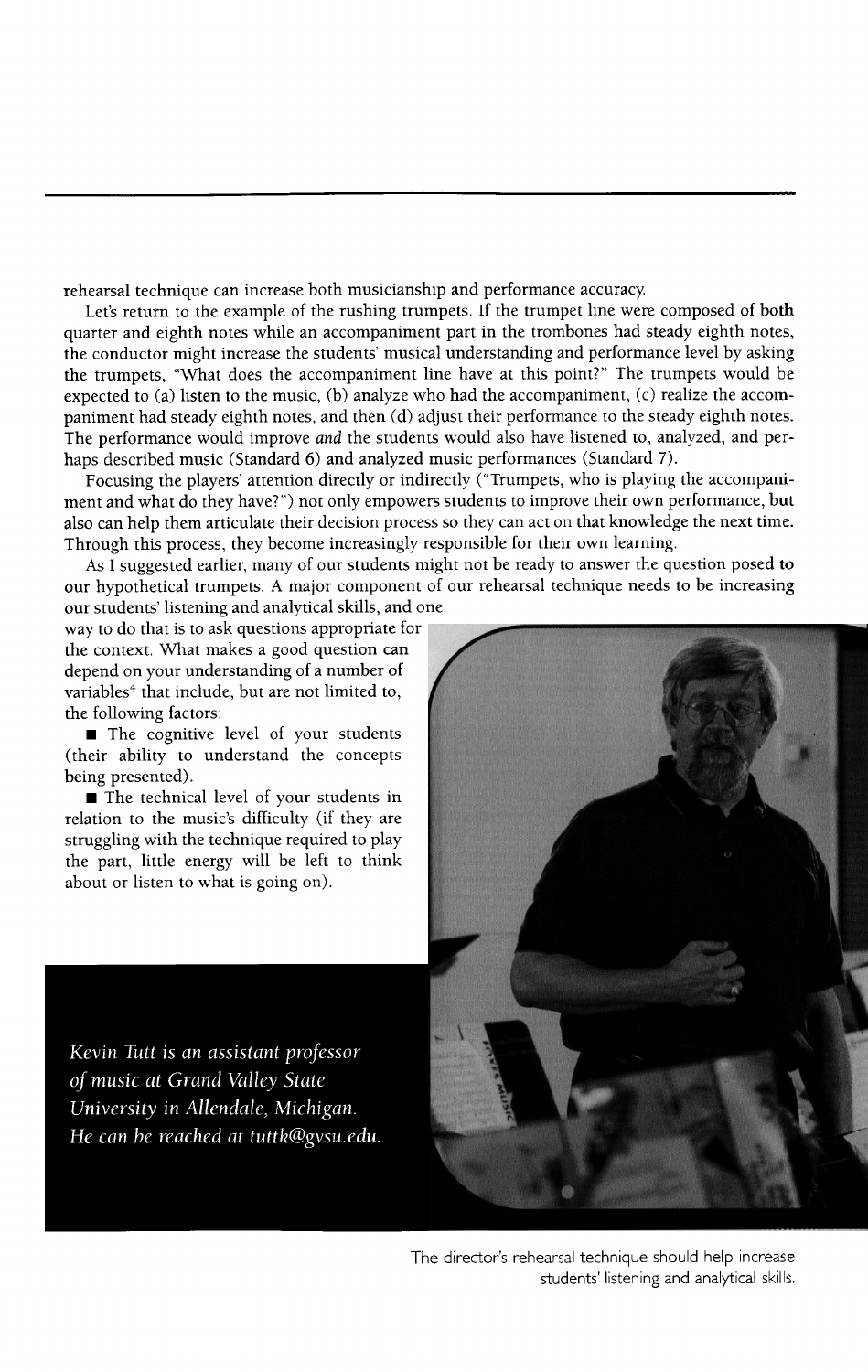$\blacksquare$  The proximity of the performance (if the performance is in 30 minutes, I would not ask many questions).

#### How to Ask Questions

There are some basic guidelines to help you decide what questions to ask. A basic rule of asking questions is that teachers should attempt to vary their question types so all students can participate.5 Many teachers are probably familiar with Benjamin Bloom's taxonomy6 and the idea that we can vary our question types to get at the same subject matter. The following is a review of introductory questioning technique,' with some examples applied to the music rehearsal.

One example is the use of low-level and high-level questions to address the same subject matter. Low-level questions are the "who, what, when, where" questions exemplified by asking students, "Are you sharp or flat?" Even a seemingly advanced question-"Which chord tone are you playing?"-can be low-level because it asks for a simple analysis.

High-level questions might be of similar nature but require students to infer or do a more in-depth analysis of the music. In the case of chord tones, you might ask a singer if the dissonance she is performing serves a specific harmonic purpose or is for color only. Then, with that knowledge, how would she perform that chord tone differently? Low-level and high-level questions do not necessarily define the level of difficulty in answering, but rather the difference in how the student is required to think. Asking students who have never adjusted their pitch to determine if they are sharp or flat may turn out to be a very challenging experience, for students and teacher alike!

Teachers may also use close-ended and open-ended questions. A closeended question requires a definite answer: "Are you melody or accompaniment?" An open-ended question gives more freedom in the answer: "How should this phrase be shaped?" The students' answers to these questions do not always need to be verbal. For example, you might select a section of music that contains a solo line with accompaniment. You have the

ensemble play the section three times with the student soloist having the opportunity to shape the phrase two different ways and then choose the most appropriate phrasing for the third time through the section. The possibilities are endless, and are shaped by your own and your students' musical understandings.

We should be careful, however, to ask questions that encourage students to give thoughtful responses, and we should make it clear that we value their responses. We should avoid rhetorical questions ("Trombones, why are you always so loud?") and statements posed as questions ("If you are not the melody, should you be louder or softer than the melody?"). There are circumstances when these questions, appropriately and thoughtfully phrased, are good questions. Most of the time, however, we ask these questions without really wanting an answer, or we include the answer in our question. This allows students to avoid taking responsibility for acquiring knowledge.

The method by which we respond to students' answers is as important, if not more so, as how we ask the question. The most common errors are (a) not waiting long enough for students to answer, (b) not encouraging students to answer as best they can, or (c) failing to acknowledge students' responses. The commonly accepted practice is to wait an average of seven seconds after asking a question in order to allow the student to answer. However, if the student is unable to answer or answers incorrectly, the teacher should employ a technique known as probing.<sup>8</sup> The probing teacher seeks to alter, reword, or follow up the question, or attempts to amplify, rephrase, or paraphrase the student's answer.

The goal is to get students to answer the question firmly and convincingly so they can apply their knowledge in a new situation. If we return to the question "Are you sharp or flat?" we might find a student unable to answer the question. To "probe" we might (a) ask the student to guess, (b) have the student make the necessary adjustment, and then (c) have the student evaluate whether the pitch improved. The teacher should follow up the question with encouragement and further probing, if time permits, or if necessary, with the correct answer. The key in probing is to ask a question at the edge of students' musical and intellectual understanding and then, when they have grasped the answer, ask another question or questions that lead the students to where they need to be musically and intellectually Sometimes the process can take one minute; sometimes it can take one month.

#### Using Questions in Rehearsal

Using questions in the rehearsal results in the same basic teaching cycle described in the introduction: (a) the student performs, (b) the teacher makes an evaluation of an error, (c) the teacher addresses the error by asking a question based on the intellectual, technical, and musical level of the student, (d) the student responds, as appropriate, with a verbal or nonverbal answer, and (e) the teacher confirms the accuracy or inaccuracy of the student's response. Questions can be applied in two ways: to improve basic technical issues and to encourage students to become complete, independent, thinking musicians-the goal of comprehensive musicianship and the National Standards.

Many common ensemble perform ance issues can be addressed by asking questions. Earlier in this article, I gave the example of how ensemble precision and intonation might be addressed through this method. This method can be applied to concepts of phrasing and dynamic contrast, and it can assist in teaching more complex musical concepts such as form and texture.

Conductors typically improve poor phrasing by modeling the correct phrasing for the student. The student then echoes the conductors' line until the conductor is satisfied. Each time the student encounters a new line, the conductor must perform the phrase. You could encourage student independence and musical curiosity by asking one of the following questions: "Where is the climax in this line?" "Where does this line go?" or "Why did you think the line goes there?" If students have a problem making a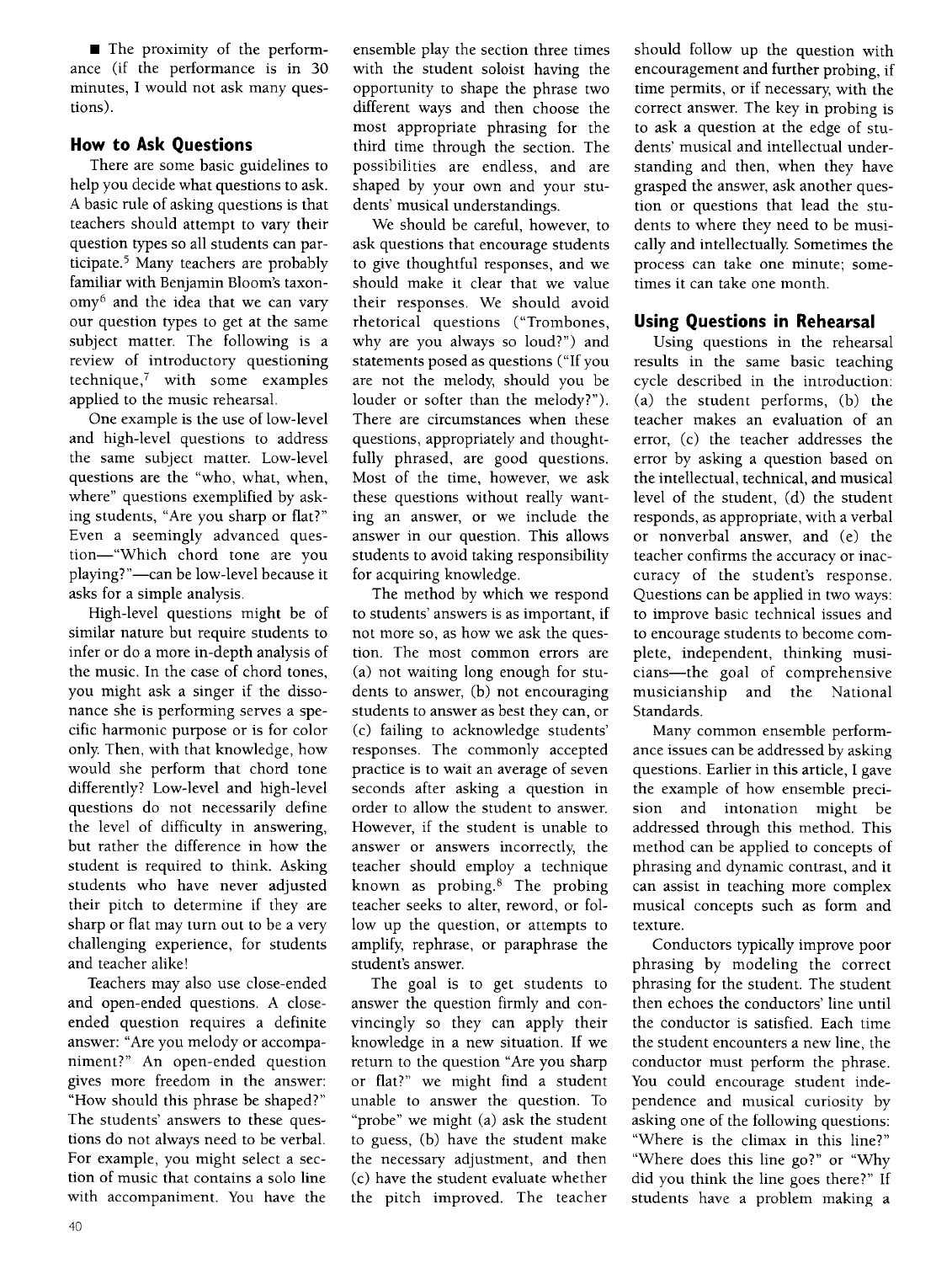decision, ask them to listen to other musical ideas that might help them develop an answer.

You might even move a player next to the musical idea you want him or her to comprehend. For example, a trumpet player who is playing a solo line may be having trouble determining the harmonic direction of a section of music while the trombones are playing the primary harmonic accompaniment. You might move the trumpet player to the middle of the trombone section so she is surrounded by the harmony and better able to hear the musical ideas she should be referencing.

Students can reply aurally (by playing) instead of verbally and even provide a few different interpretations. Similarly, you can address dynamic contrast or ensemble balance. Students could be asked to identify the melody, relate their dynamics to other sections, or compare the apparent importance of their musical line to

other lines. In each case, you are asking the students to analyze and describe the music (Standard 6), evaluate their performance (Standard 7), and then make an adjustment (which improves the quality of performance).

#### Teaching Advanced Musical Concepts

As mentioned earlier, publications on teaching comprehensive musicianship or the National Standards usually outline techniques for teaching con-

## Table I. Rehearsal Questions to Prompt Student Thinking.

| If the desired student<br>thought process is to | Then you might ask to<br>improve performance                                                                                            | Then you might ask to improve<br>music thinking in general                                                                                            |
|-------------------------------------------------|-----------------------------------------------------------------------------------------------------------------------------------------|-------------------------------------------------------------------------------------------------------------------------------------------------------|
| Describe                                        | What other instruments are<br>playing the melody?                                                                                       | What instruments do you hear playing<br>in this musical example?                                                                                      |
| Operationalize criteria                         | How will you know if your<br>performance is successful?                                                                                 | What makes a piece of music good?                                                                                                                     |
| Metacogitate                                    | What are you thinking as you<br>perform this passage?                                                                                   | What do you think when you are<br>listening to a piece of music?                                                                                      |
| Assess/evaluate                                 | How successful do you think<br>the performance of this piece was?                                                                       | How do you feel about this<br>piece of music?                                                                                                         |
| Relate or compare                               | How does Grainger set the melody<br>differently in A and B?                                                                             | What do you think is similar about the<br>music of Vaughan Williams and Gustav Holst?                                                                 |
| Infer                                           | Based on your knowledge of the<br>Sousa marches we have played these<br>past two years, how short should<br>we play the staccato notes? | After listening to Appalachian Spring,<br>Rodeo, and "Down a Country Lane," what<br>can you say about Aaron Copland's<br>music from this time period? |
| Analyze                                         | What is the form of this work?<br>How should that knowledge<br>influence our playing?                                                   | Explain what compositional effects<br>the composer uses to achieve the climax<br>of this work.                                                        |
| Cause-effect                                    | What did you do to perform<br>with better intonation?                                                                                   | How does the composer's<br>use of dynamics increase<br>musical tension?                                                                               |
| Synthesize                                      | Based on our knowledge of chorales,<br>how should we balance the<br>chords of this work?                                                | Based on our class discussions, what do<br>you think are the major compositional<br>techniques of the twentieth century?                              |
| Self-prescribe                                  | When you have the melody, what must you do<br>to play it stylistically correctly (based<br>on discussion with other sections)?          | What must you do to<br>accurately prepare this<br>part for next time?                                                                                 |

The desired thought processes listed in this table are taken directly from Arthur L. Costa and Robert J. Garmston, Cognitive Coaching:A Foundation for Renaissance Schools (Norwood, MA: Christopher-Cordon Publishers, 1994), pp. 222-24.The questions for each term were adapted from those in the book to represent a music-specific example.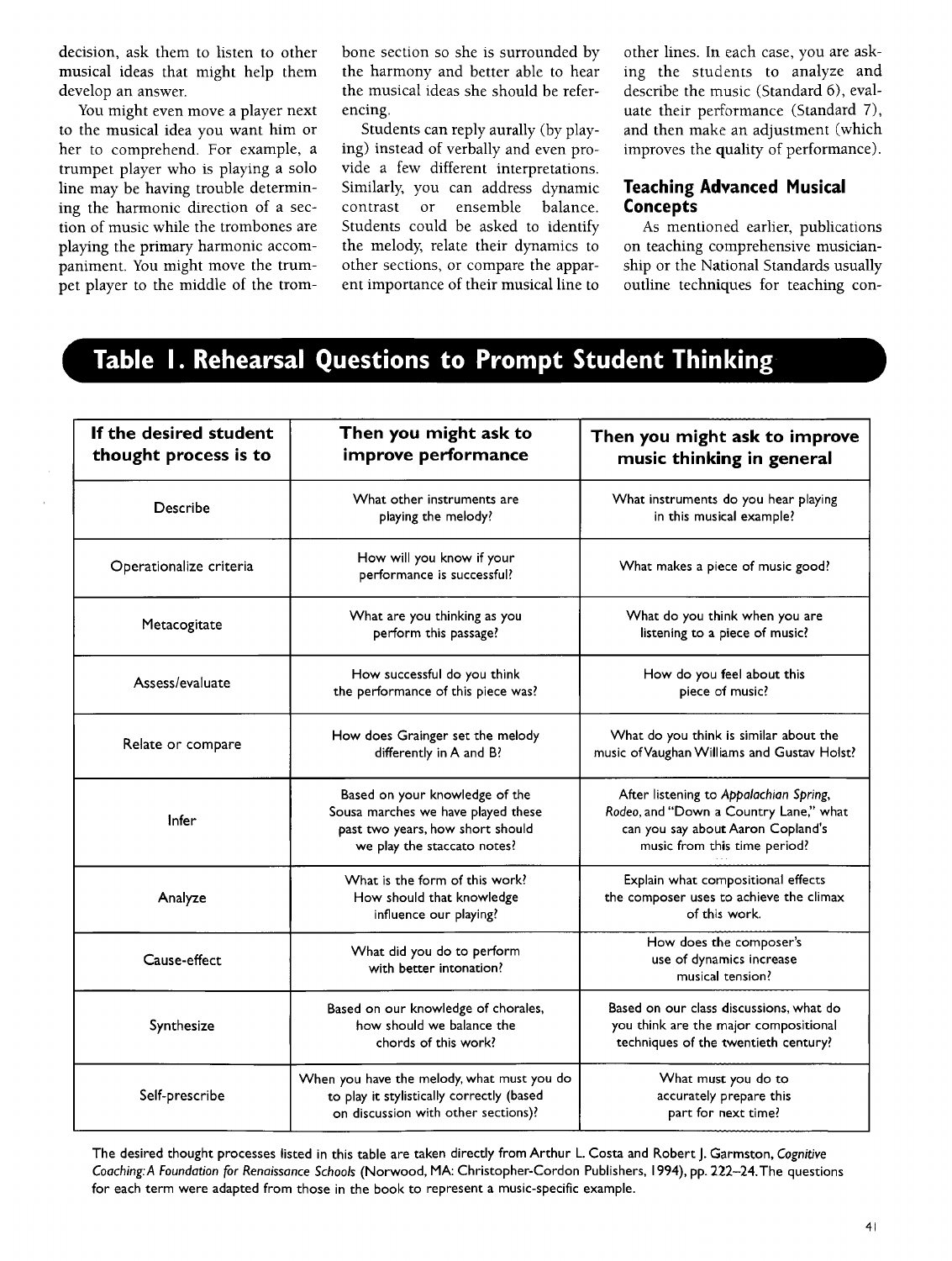cepts like form and texture without instruments in hand. The teacher plays a recording and then graphs the form or lists textures on the board. The students then take notes and are given additional examples to evaluate their understanding of form or texture.

However, we could use the music we perform every day to teach the same concepts. While rehearsing a fugue, the conductor can point out the subject, real and tonal answers, and countersubject, and refer to each by name. Then, while rehearsing the work, the conductor can ask students to identify their roles in the music and how those should inform the way they perform their parts. The next time students encounter a fugue-whether titled "fugue" or not-the conductor can remind them about their knowledge of the fugue form and how they can perform their individual lines with a greater degree of stylistic accuracy. The same applies for any musical form, such as a march, a passacaglia, or a theme and variations. The conductor achieves this partially through direct instruction (describing parts of the fugue), but the rest arises from students' increased understanding and their application of personal musicianship.

Texture can be taught in a similar manner, particularly if the ensemble is rehearsing a piece that contains multiple settings of the same melodic concepts (Percy Grainger's instrumental settings are excellent for this). As each new setting is learned in rehearsal, the teacher asks the students: "What is different?" "How is it different?" and even "What is the musical effect, and how do we enhance that in our performance?" In each case, the students are learning to listen to, analyze, and describe the texture of the piece, and to evaluate and improve their performance in relation to newfound musical knowledge. Any musical concept or National Standard content found in the music you're rehearsing can be taught through the rehearsal process and lead students to be more complete and independent musicians.

#### Broader Implications

Professional music educators have long stressed performance as the most important activity of public school

music.9 Numerous opinion-based articles, however, have advocated that all students receive a broader musical education that should include the ability to think critically about music.<sup>10</sup> The ensemble rehearsal is an excellent place to develop and perfect these skills while preparing for outstanding performances.

As a novice teacher, I believed that music was only about performance. Over time, I came to realize that if I applied well-known questioning techniques in my rehearsal approach, I would have more successful and rewarding rehearsals, and I would be teaching thinking skills that most of my colleagues would love to address in their own classes. The approach depended on my ability to encourage students to think. To quote from Arthur Costa and Robert Garmston in Cognitive Coaching: A Foundation for Renaissance Schools (words in brackets are mine): "A direct correlation exists between the level and syntactical structure of questions and the production of thought. Effective coaches [or conductors] deliberately use questions in ways that produce desired mental processes in the mind of the teacher [musician]."<sup>11</sup> The way we teach students affects the way they think.

To develop high-order thinking, we must ask questions that will prompt our students' thinking beyond the performance. Table 1, adapted from the concepts outlined by Costa and Garmston, lists numerous high-order thought processes that teachers of any subject would want to encourage in their students. Listed in the second column are questions that might be used to improve musical performance, and in the third column are questions that might not have a direct or immediate tie to performance, but can be used to encourage students to become more comprehensive musicians with a deeper knowledge of music-leading to better performance in the long term.

It's important to use these questions appropriately Students typically must be able to improve their own performance before thinking in larger and broader ways about music. Once students have a proper grasp of their individual parts, they're ready to consider the questions in the second column. When they begin to make musical decisions on their own about the quality of performance, they're prepared to consider questions in the third column. Obviously, students may reach each level at different times. Good instruction adapts to the individual, and so should the kinds and levels of questions we ask.

Our profession has long been focused on performance. The National Standards and the education community in general have encouraged us to

## **MUSIC EDUCATION AT RUTGERS** Mason Gross School of the Arts

#### **MUSIC EDUCATION FACULTY**

Dr. Susan Guerrini Chair of Music Education Elementary/General Dr. Rhonda Hackworth Choral/Vocal Dr. William Berz Instrumental/Conducting Darryl J. Bott Instrumental/Conducting



**Mason Gross** 

Undergraduate students (B.M.) take a full range of performance, theory and history courses, plus music education courses and required liberal arts courses. They perform in all major instrumental and choral ensembles. Graduates are certified to teach K-12 music in New Jersey schools. The M.M. and D.M.A. programs are designed to allow practicing teachers to complete degree requirements.

**Audition/application information** at www.masongross.rutgers.edu